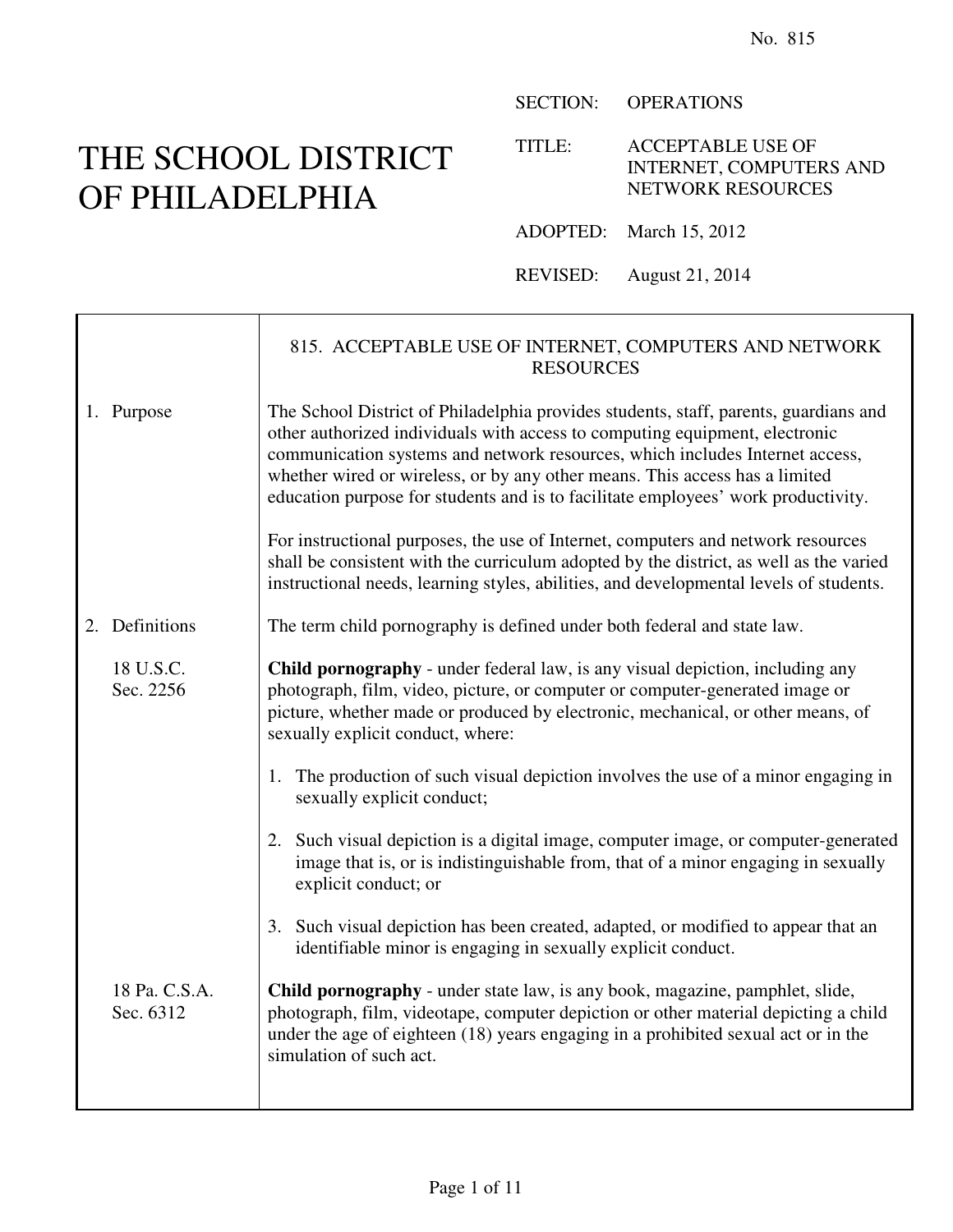## 815. ACCEPTABLE USE OF INTERNET, COMPUTERS AND NETWORK RESOURCES - Pg. 2

|                                     | The term harmful to minors is defined under both federal and state law.                                                                                                                                                                                                    |
|-------------------------------------|----------------------------------------------------------------------------------------------------------------------------------------------------------------------------------------------------------------------------------------------------------------------------|
| 20 U.S.C.<br>Sec. 6777<br>47 U.S.C. | <b>Harmful to minors</b> - under federal law, is any picture, image, graphic image file or<br>other visual depiction that:                                                                                                                                                 |
| Sec. 254                            | 1. Taken as a whole, with respect to minors, appeals to a prurient interest in nudity,<br>sex or excretion;                                                                                                                                                                |
|                                     | Depicts, describes or represents in a patently offensive way with respect to what<br>2.<br>is suitable for minors, an actual or simulated sexual act or sexual contact, actual<br>or simulated normal or perverted sexual acts, or lewd exhibition of the genitals;<br>and |
|                                     | Taken as a whole lacks serious literary, artistic, political or scientific value as to<br>3.<br>minors.                                                                                                                                                                    |
| 18 Pa. C.S.A.<br>Sec. 5903          | <b>Harmful to minors</b> - under state law, is any depiction or representation in whatever<br>form, of nudity, sexual conduct, sexual excitement, or sadomasochistic abuse, when<br>it:                                                                                    |
|                                     | 1. Predominantly appeals to the prurient, shameful, or morbid interest of minors;                                                                                                                                                                                          |
|                                     | 2. Is patently offensive to prevailing standards in the adult community as a whole<br>with respect to what is suitable for minors; and                                                                                                                                     |
|                                     | Taken as a whole lacks serious literary, artistic, political, educational or<br>3.<br>scientific value for minors.                                                                                                                                                         |
| 18 Pa. C.S.A.<br>Sec. 5903          | <b>Obscene</b> - any material or performance, if:                                                                                                                                                                                                                          |
|                                     | 1. The average person applying contemporary community standards would find that<br>the subject matter taken as a whole appeals to the prurient interest;                                                                                                                   |
|                                     | The subject matter depicts or describes in a patently offensive way, sexual<br>2.<br>conduct described in the law to be obscene; and                                                                                                                                       |
|                                     | The subject matter, taken as a whole, lacks serious literary, artistic, political,<br>3.<br>educational or scientific value.                                                                                                                                               |
| 47 U.S.C.<br>Sec. 254               | <b>Technology protection measure - a specific technology that blocks or filters</b><br>Internet access to visual depictions that are obscene, child pornography or harmful to<br>minors.                                                                                   |
|                                     |                                                                                                                                                                                                                                                                            |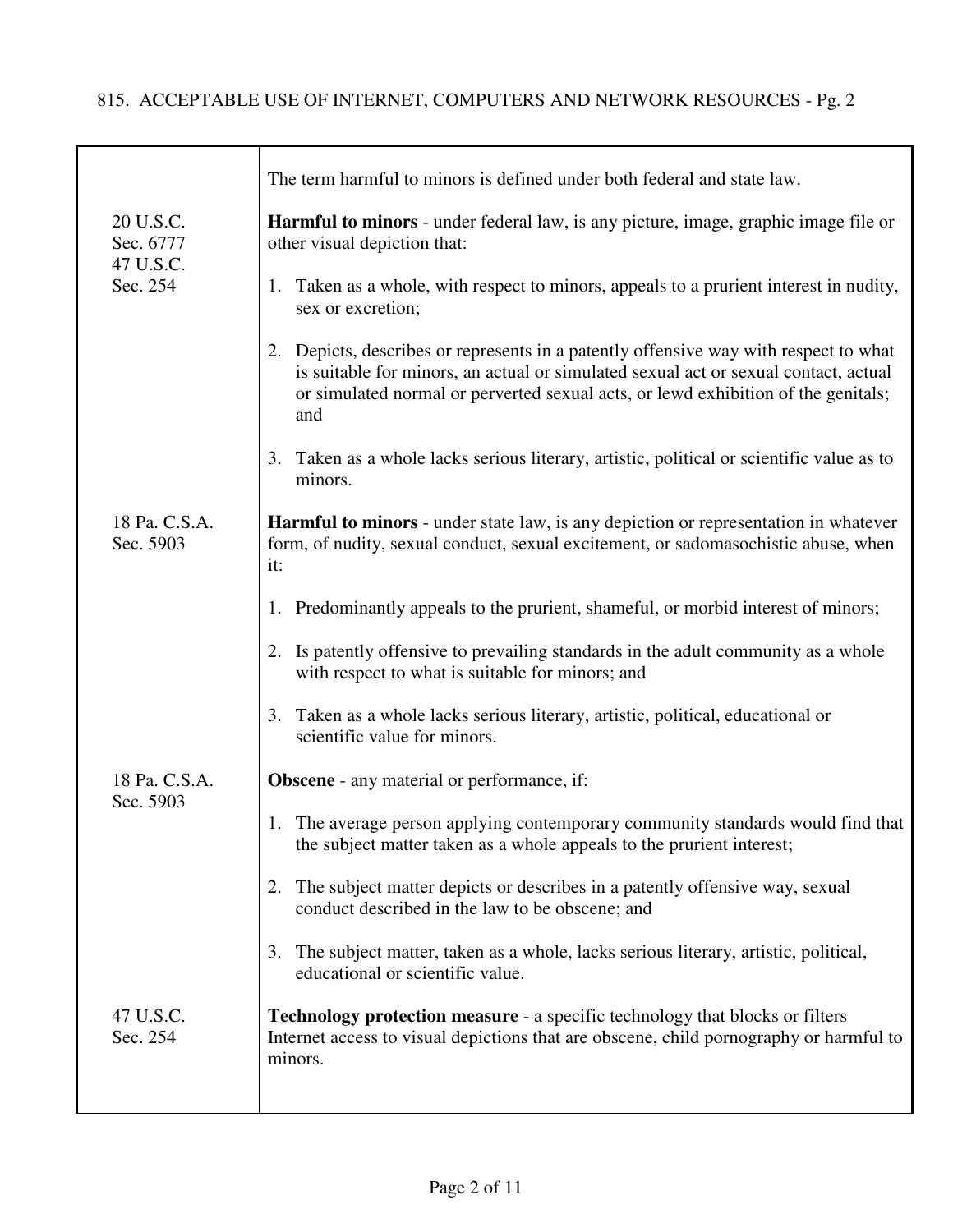T

|  | 3. Authority       | The district has the right to place restrictions on the use of equipment, resources and<br>material users access or disclose through the district's Internet, computers and<br>network resources. Users are expected to follow School Reform Commission<br>policies and administrative procedures governing conduct and discipline, and law<br>and regulations, in their use of the district's Internet, computers and network<br>resources. This access has not been established as a public access service or a public<br>forum.                                                                                                                                                                                                                                                                                                                                                                                                                                                                                                                     |
|--|--------------------|--------------------------------------------------------------------------------------------------------------------------------------------------------------------------------------------------------------------------------------------------------------------------------------------------------------------------------------------------------------------------------------------------------------------------------------------------------------------------------------------------------------------------------------------------------------------------------------------------------------------------------------------------------------------------------------------------------------------------------------------------------------------------------------------------------------------------------------------------------------------------------------------------------------------------------------------------------------------------------------------------------------------------------------------------------|
|  |                    | All district employees and students shall have access to the Internet through the<br>district's private network. Parents/Guardians may specifically request that their<br>children not be provided such access by notifying the district in writing.                                                                                                                                                                                                                                                                                                                                                                                                                                                                                                                                                                                                                                                                                                                                                                                                   |
|  |                    | The district makes no guarantee that the functions or the services provided by or<br>through the district Internet, computers or network resources will be error-free or<br>without defect. The district is not responsible for any damage suffered, including,<br>but not limited to, loss of data or interruptions of service.                                                                                                                                                                                                                                                                                                                                                                                                                                                                                                                                                                                                                                                                                                                       |
|  |                    | The district is not responsible for the accuracy or quality of the information obtained<br>through or stored on the Internet or network resources. The district shall not be<br>responsible for financial obligations arising through the unauthorized use of the<br>Internet or network resources.                                                                                                                                                                                                                                                                                                                                                                                                                                                                                                                                                                                                                                                                                                                                                    |
|  | Pol. 218, 233, 317 | The SRC declares that computer and network use is a privilege, not a right. The<br>district's computer and network resources are the property of the district. Users shall<br>have no expectation of privacy in anything they create, store, send, delete, receive or<br>display on or over the district's Internet, computers or network resources, including<br>personal files or any use of the district's Internet, computers or network resources.<br>The district reserves the right to monitor, track, and log network access and use;<br>monitor fileserver space utilization by district users; or deny access to prevent<br>unauthorized, inappropriate or illegal activity and may revoke access privileges<br>and/or administer appropriate disciplinary action. The district shall cooperate to the<br>extent legally required with the Internet Service Providers (ISPs), local, state and<br>federal officials in any investigation concerning or related to the misuse of the<br>district's Internet, computers and network resources. |
|  |                    | Users must utilize the district's wired and wireless networks for access to the<br>Internet in school district schools and facilities. No other method or means of access<br>(i.e. USB modem, MiFi router, personal Internet access, open WiFi networks, etc.) is<br>permitted while connected to a district network or while using a district technology<br>resource.                                                                                                                                                                                                                                                                                                                                                                                                                                                                                                                                                                                                                                                                                 |
|  |                    | The SRC requires all users to fully comply with this policy and to immediately<br>report any violations or suspicious activities to the Superintendent or designee.                                                                                                                                                                                                                                                                                                                                                                                                                                                                                                                                                                                                                                                                                                                                                                                                                                                                                    |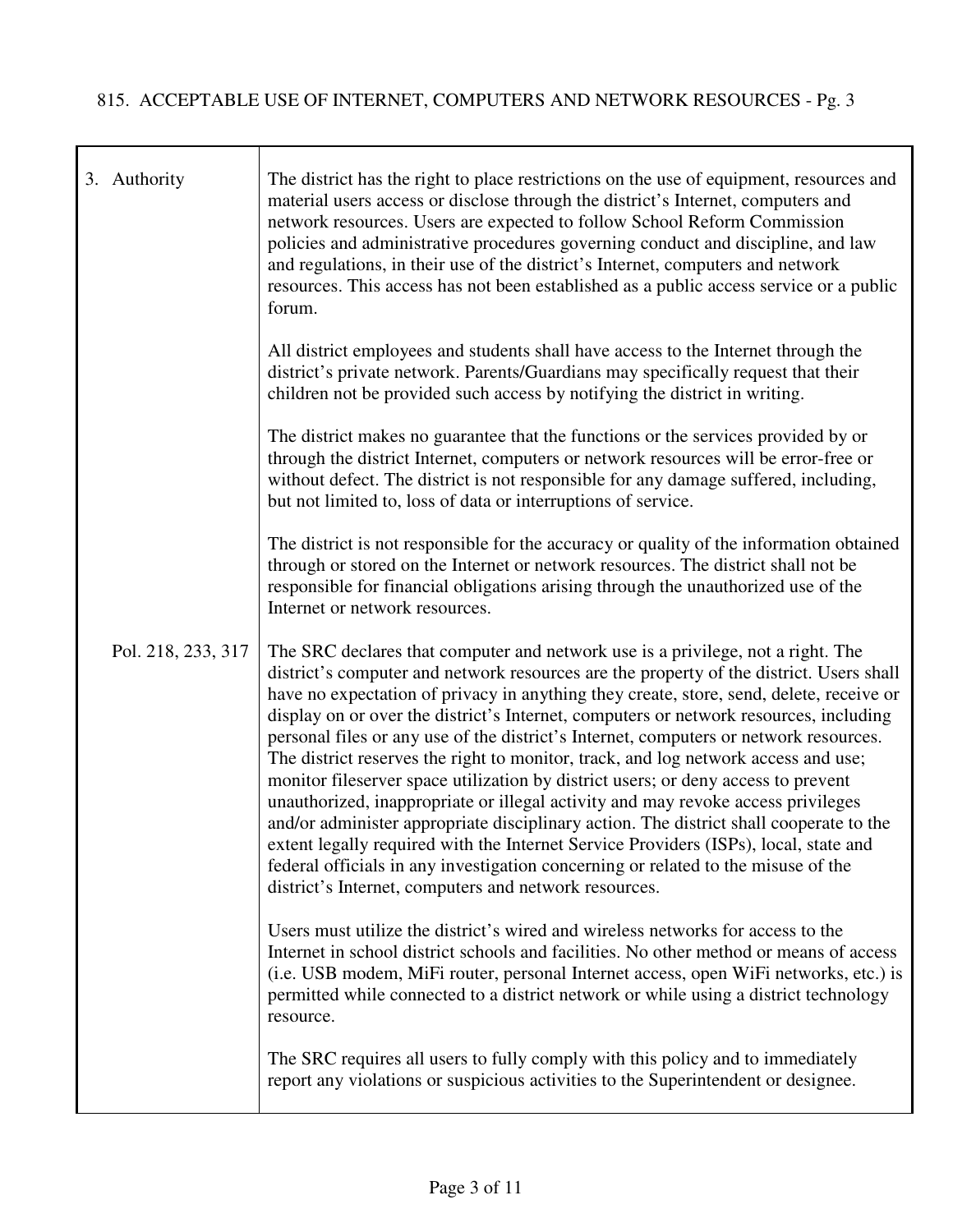|                                                                         | The Superintendent and Chief Information Officer shall by mutual agreement, be<br>permitted to except any provision contained within this policy provided that such<br>exception is:                                                                                                                                                                                                                                                                                                                                                                                                                                   |
|-------------------------------------------------------------------------|------------------------------------------------------------------------------------------------------------------------------------------------------------------------------------------------------------------------------------------------------------------------------------------------------------------------------------------------------------------------------------------------------------------------------------------------------------------------------------------------------------------------------------------------------------------------------------------------------------------------|
|                                                                         | Required to ensure the safety or security of the district's students, staff, parents,<br>1.<br>guardians, associates, technology systems or services; or                                                                                                                                                                                                                                                                                                                                                                                                                                                               |
|                                                                         | Deemed a critical operational necessity.<br>2.                                                                                                                                                                                                                                                                                                                                                                                                                                                                                                                                                                         |
|                                                                         | <b>Filtering/Inappropriate Material</b>                                                                                                                                                                                                                                                                                                                                                                                                                                                                                                                                                                                |
| 24 P.S.<br>Sec. 4604<br>20 U.S.C.<br>Sec. 6777<br>47 U.S.C.<br>Sec. 254 | The district reserves the right to restrict access to any Internet sites or functions it<br>deems inappropriate through established policy, or the use of software and/or online<br>server blocking. Specifically, as required by law and in recognition of the need to<br>establish a safe environment, the district operates and enforces a technology<br>protection measure(s) that blocks or filters access to inappropriate matter by minors<br>on its computers used and accessible to adults and students. The technology<br>protection measure shall be enforced during use of computers with Internet access. |
| 47 U.S.C.<br>Sec. 254                                                   | The SRC authorizes the Superintendent or designee to establish a list of materials<br>that are inappropriate for access by users, which shall include but not be limited to:                                                                                                                                                                                                                                                                                                                                                                                                                                           |
|                                                                         | Obscene.<br>1.                                                                                                                                                                                                                                                                                                                                                                                                                                                                                                                                                                                                         |
|                                                                         | 2. Child pornography.                                                                                                                                                                                                                                                                                                                                                                                                                                                                                                                                                                                                  |
|                                                                         | Harmful to minors.<br>3.                                                                                                                                                                                                                                                                                                                                                                                                                                                                                                                                                                                               |
|                                                                         | 4. Other materials prohibited by law or this policy.                                                                                                                                                                                                                                                                                                                                                                                                                                                                                                                                                                   |
| 24 P.S.<br>Sec. 4604, 4610<br>20 U.S.C.<br>Sec. 6777                    | Upon request by staff, the Filtering Review Committee shall expedite a review and<br>may authorize the disabling of Internet blocking/filtering software to enable access<br>to material that is blocked through technology protection measures, in accordance<br>with applicable law.                                                                                                                                                                                                                                                                                                                                 |
| 4. Delegation of<br>Responsibility                                      | The district shall make every effort to ensure that students and staff use this resource<br>responsibly.                                                                                                                                                                                                                                                                                                                                                                                                                                                                                                               |
| 24 P.S.<br>Sec. 4604                                                    | The district shall inform staff, students, parents/guardians and other users about this<br>policy through posting on the district web site and by other appropriate methods. A<br>copy of this policy shall be provided to parents/guardians, upon written request.                                                                                                                                                                                                                                                                                                                                                    |
| Pol. 717.1                                                              | By accessing the district's Internet, computers and network resources, users<br>acknowledge awareness of the provisions of this policy, and awareness that the<br>district uses monitoring systems to monitor and detect inappropriate use and may use                                                                                                                                                                                                                                                                                                                                                                 |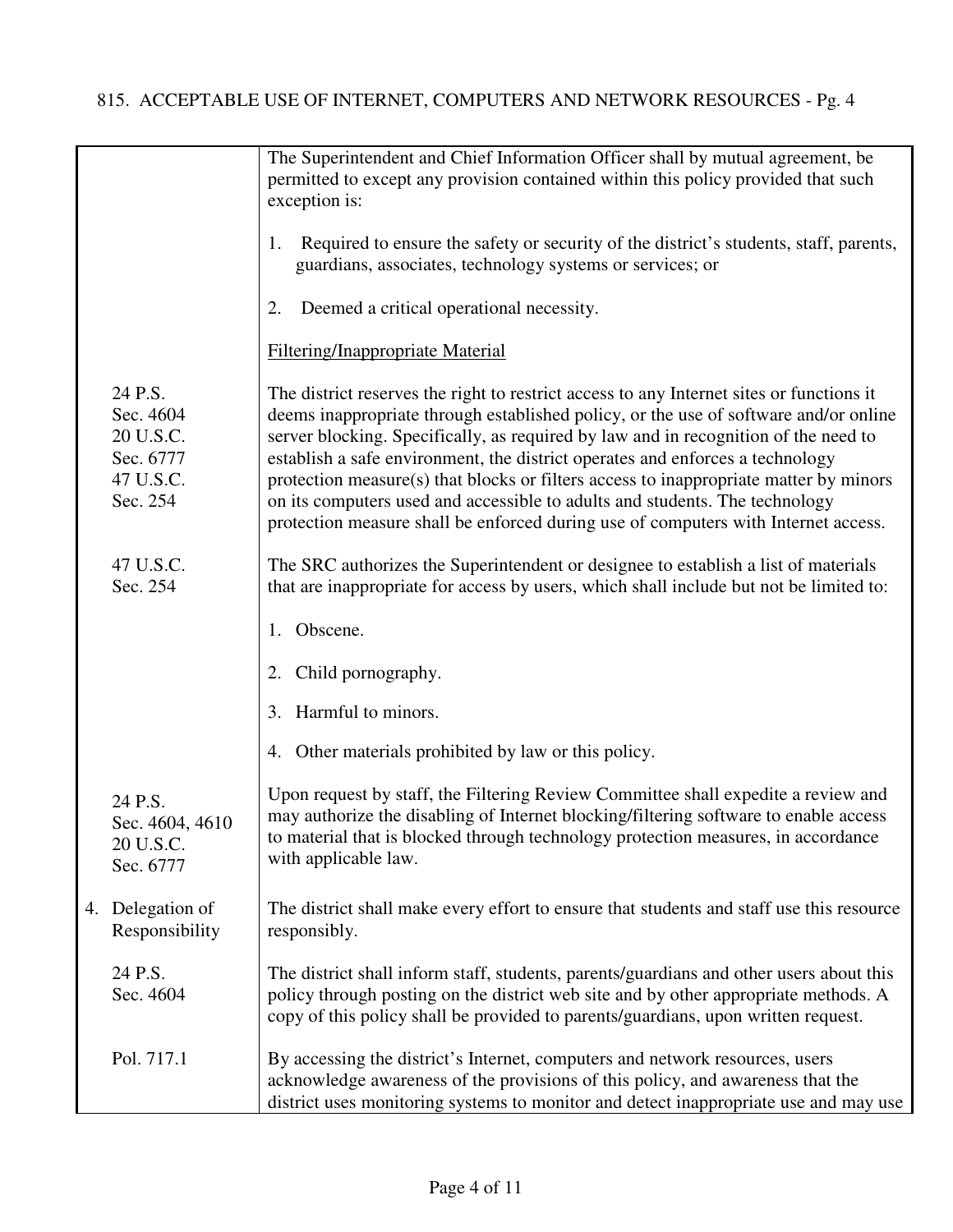|  |                                                                  | tracking systems to track and recover lost or stolen equipment.                                                                                                                                                                                                                                                                                         |
|--|------------------------------------------------------------------|---------------------------------------------------------------------------------------------------------------------------------------------------------------------------------------------------------------------------------------------------------------------------------------------------------------------------------------------------------|
|  |                                                                  | The Chief Information Officer shall be responsible for the development, publication,<br>implementation and ongoing administration and enforcement of the procedures,<br>processes and techniques required to protect the district's technology systems and<br>services from unauthorized access, loss or misuse.                                        |
|  |                                                                  | School principals have the responsibility to establish a plan to ensure adequate<br>supervision of students and are also responsible for interpreting and enforcing this<br>policy at the local level.                                                                                                                                                  |
|  |                                                                  | Administrators, teachers and staff have a professional responsibility to work together<br>to help students develop the intellectual skills necessary to discern among<br>information sources, to identify information appropriate to their age and<br>developmental levels, and to evaluate and use the information to meet their<br>educational goals. |
|  |                                                                  | Students, staff and other authorized individuals have the responsibility to respect and<br>protect the rights of every other user in the district and on the Internet.                                                                                                                                                                                  |
|  | 20 U.S.C.<br>Sec. 6777<br>47 U.S.C.<br>Sec. 254<br><b>47 CFR</b> | The Superintendent or designee shall be responsible for recommending technology<br>and developing procedures and plans used to determine whether the district's<br>computers are being used for purposes prohibited by law or for accessing sexually<br>explicit materials. The procedures shall include, but not be limited to:                        |
|  | Sec. 54.520                                                      | 1. Utilizing a technology protection measure that blocks or filters Internet access<br>for minors and adults to certain visual depictions that are obscene, child<br>pornography, harmful to minors with respect to use by minors, or determined<br>inappropriate for use by minors by the SRC.                                                         |
|  |                                                                  | Maintaining and securing a usage log.<br>2.                                                                                                                                                                                                                                                                                                             |
|  |                                                                  | 3. Monitoring online activities of minors.                                                                                                                                                                                                                                                                                                              |
|  | 47 U.S.C.<br>Sec. 254                                            | The Superintendent or designee shall develop and implement administrative<br>procedures that ensure students are educated on network etiquette and other<br>appropriate online behavior, including:                                                                                                                                                     |
|  |                                                                  | Interaction with other individuals on social networking web sites and in chat<br>1.<br>rooms.                                                                                                                                                                                                                                                           |
|  | SC 1303.1-A<br>Pol. 249                                          | 2. Cyberbullying awareness and response.                                                                                                                                                                                                                                                                                                                |
|  |                                                                  |                                                                                                                                                                                                                                                                                                                                                         |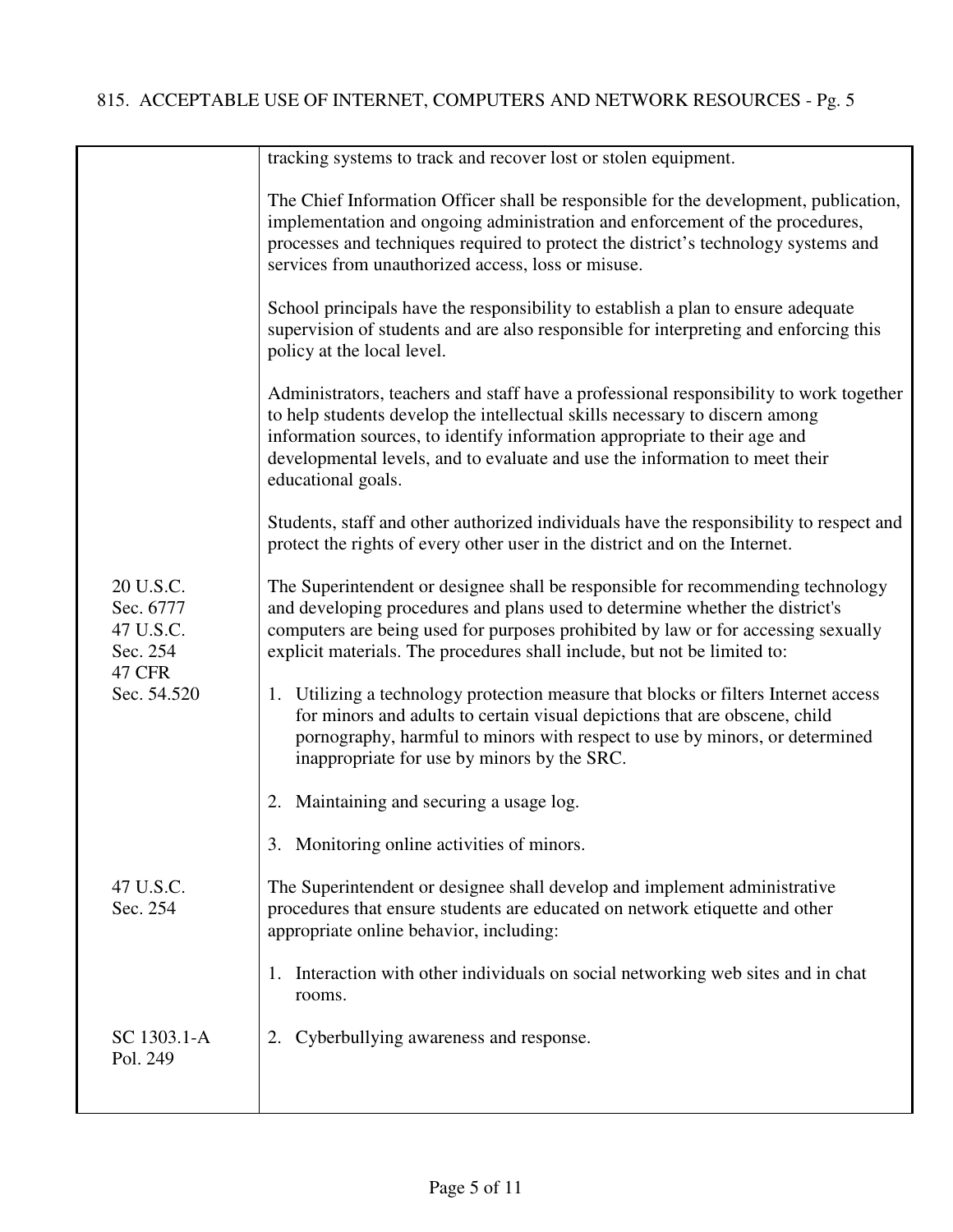| 5. Guidelines | E-Mail                                                                                                                                                                                                                                                                                                                                                                                                                                                                                                                                                               |
|---------------|----------------------------------------------------------------------------------------------------------------------------------------------------------------------------------------------------------------------------------------------------------------------------------------------------------------------------------------------------------------------------------------------------------------------------------------------------------------------------------------------------------------------------------------------------------------------|
|               | The district provided e-mail is the official e-mail of record for the district and must<br>be used by employees for all official business, including but not limited to e-mail<br>communication with district staff, students, parents, guardians, family members,<br>associates, and external agencies and service providers.                                                                                                                                                                                                                                       |
|               | Users shall not post, advertise or disclose for public viewing in either print or<br>electronic form, the e-mail address of any person or persons without their explicit<br>permission.                                                                                                                                                                                                                                                                                                                                                                              |
|               | Students may be given access to district-provided e-mail with the explicit approval<br>of the Superintendent or designee.                                                                                                                                                                                                                                                                                                                                                                                                                                            |
|               | Guests/Contractors are not automatically eligible for a district e-mail account. E-<br>mail or network access accounts may be granted if directly sponsored by a district<br>administrator and approved by the Superintendent or designee.                                                                                                                                                                                                                                                                                                                           |
| Pol. 800      | All electronic systems, hardware, software, temporary or permanent files and any<br>related systems or devices used in the transmission, receipt or storage of e-mail are<br>the property of the district. E-mail messages are considered to be district property<br>and may be retrieved, if necessary, from individual computers even though deleted<br>by the sender and receiver. E-mail communications that qualify as district records<br>shall be maintained in accordance with applicable policy, administrative procedures<br>and/or retention schedule(s). |
|               | Use of the district e-mail system is subject to all applicable laws, regulations and<br>policies.                                                                                                                                                                                                                                                                                                                                                                                                                                                                    |
|               | <b>Safety</b>                                                                                                                                                                                                                                                                                                                                                                                                                                                                                                                                                        |
|               | It is the district's goal to protect users of the network from harassment and unwanted<br>or unsolicited electronic communications. Any network user who receives<br>threatening, unwelcome or inappropriate electronic communications or inadvertently<br>visits or accesses an inappropriate site shall report such immediately to a teacher or<br>administrator.                                                                                                                                                                                                  |
|               | Users shall not reveal personal information to other users on the network, including<br>chat rooms, e-mail, social networking web sites, etc. Personal information includes,<br>but is not limited to, name, e-mail address, home address, telephone number, school<br>address, work address, pictures or video clips.                                                                                                                                                                                                                                               |
|               |                                                                                                                                                                                                                                                                                                                                                                                                                                                                                                                                                                      |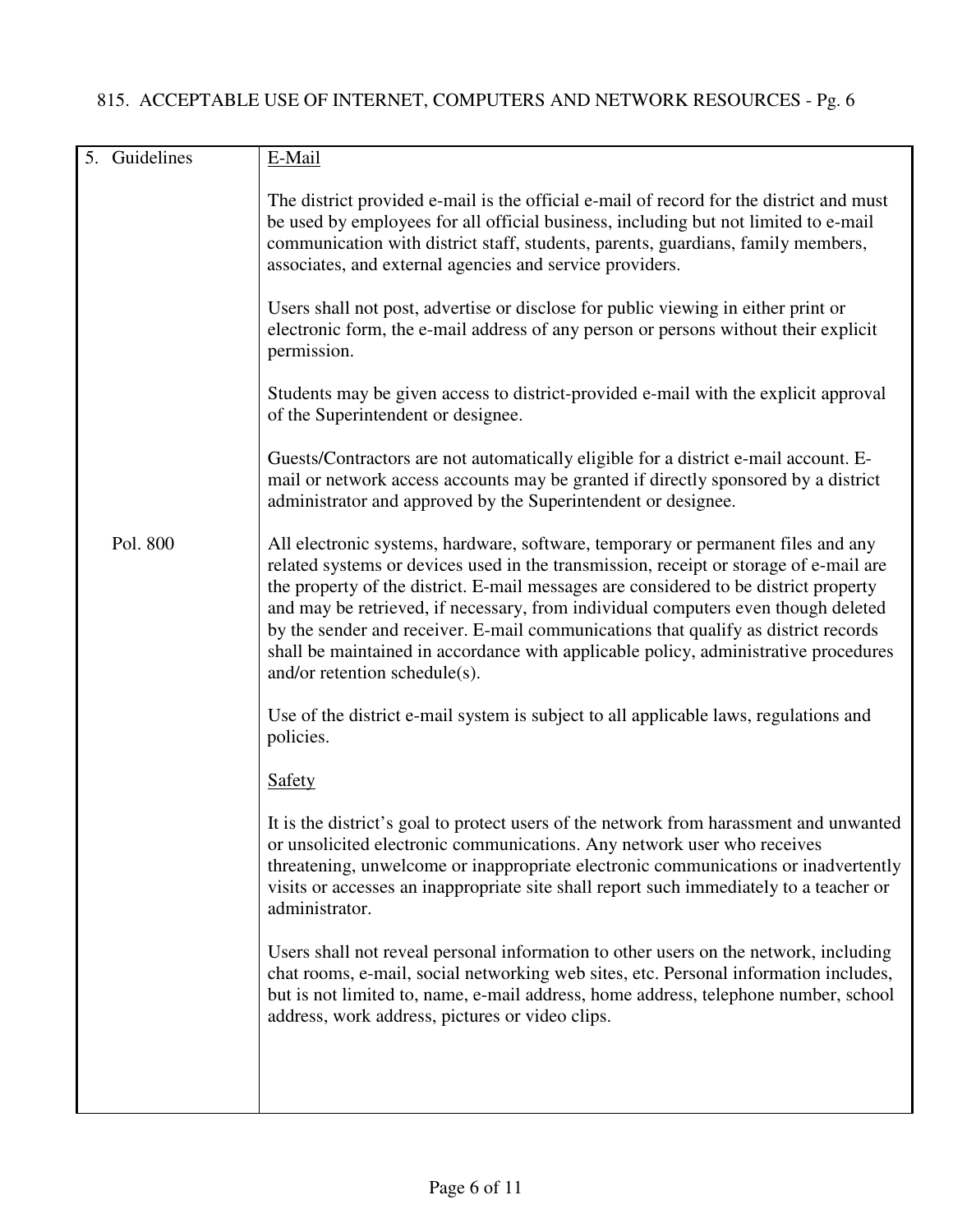## 815. ACCEPTABLE USE OF INTERNET, COMPUTERS AND NETWORK RESOURCES - Pg. 7

| 47 U.S.C.<br>Sec. 254 | Internet safety measures and administrative procedures shall effectively address the<br>following:                                                                                                                                                                                                                                                 |
|-----------------------|----------------------------------------------------------------------------------------------------------------------------------------------------------------------------------------------------------------------------------------------------------------------------------------------------------------------------------------------------|
| 47 CFR<br>Sec. 54.520 | 1. Control of access by minors to inappropriate matter on the Internet and World<br>Wide Web.                                                                                                                                                                                                                                                      |
|                       | 2. Safety and security of minors when using e-mail, chat rooms, and other forms of<br>direct electronic communications.                                                                                                                                                                                                                            |
|                       | 3. Prevention of unauthorized online disclosures or access by minors, including<br>"hacking" and other unlawful activities.                                                                                                                                                                                                                        |
|                       | 4. Unauthorized disclosure, use, and dissemination of personal information<br>regarding minors.                                                                                                                                                                                                                                                    |
|                       | 5. Restriction of minors' access to materials harmful to them.                                                                                                                                                                                                                                                                                     |
|                       | Prohibitions                                                                                                                                                                                                                                                                                                                                       |
|                       | Users are expected to act in a responsible, ethical and legal manner in accordance<br>with district policy and procedures, accepted rules of network etiquette, and federal<br>and state law and regulations. Specifically, the following uses are prohibited:                                                                                     |
|                       | 1. Users shall not use the district's Internet, computers or network resources to<br>access, send, receive, transfer, view, share, or download material that is profane,<br>obscene, pornographic, advocates illegal acts, or that advocates violence or<br>discrimination towards other people (hate literature).                                 |
|                       | 2. Students shall not agree to meet with someone they have met on the Internet<br>without their parent's/guardian's approval and participation.                                                                                                                                                                                                    |
|                       | 3. Users shall not attempt to gain unauthorized access to any computer system or<br>network. This includes attempting to log in through another person's account or<br>access another person's files. These actions are illegal, even if only for the<br>purposes of browsing, snooping, or electronic discovery.                                  |
|                       | 4. Users shall not deliberately disrupt or harm hardware, systems or files; interfere<br>with computer or network performance; interfere with another's ability to use<br>equipment and systems; or destroy data.                                                                                                                                  |
| Pol. 814              | 5. Users shall not use the district's Internet, computers or network resources to<br>engage in illegal acts, such as arranging for a drug sale or the purchase of<br>alcohol; engaging in criminal gang activity; threatening the safety of persons;<br>and accessing, sharing, distributing or reproducing unauthorized copyrighted<br>materials. |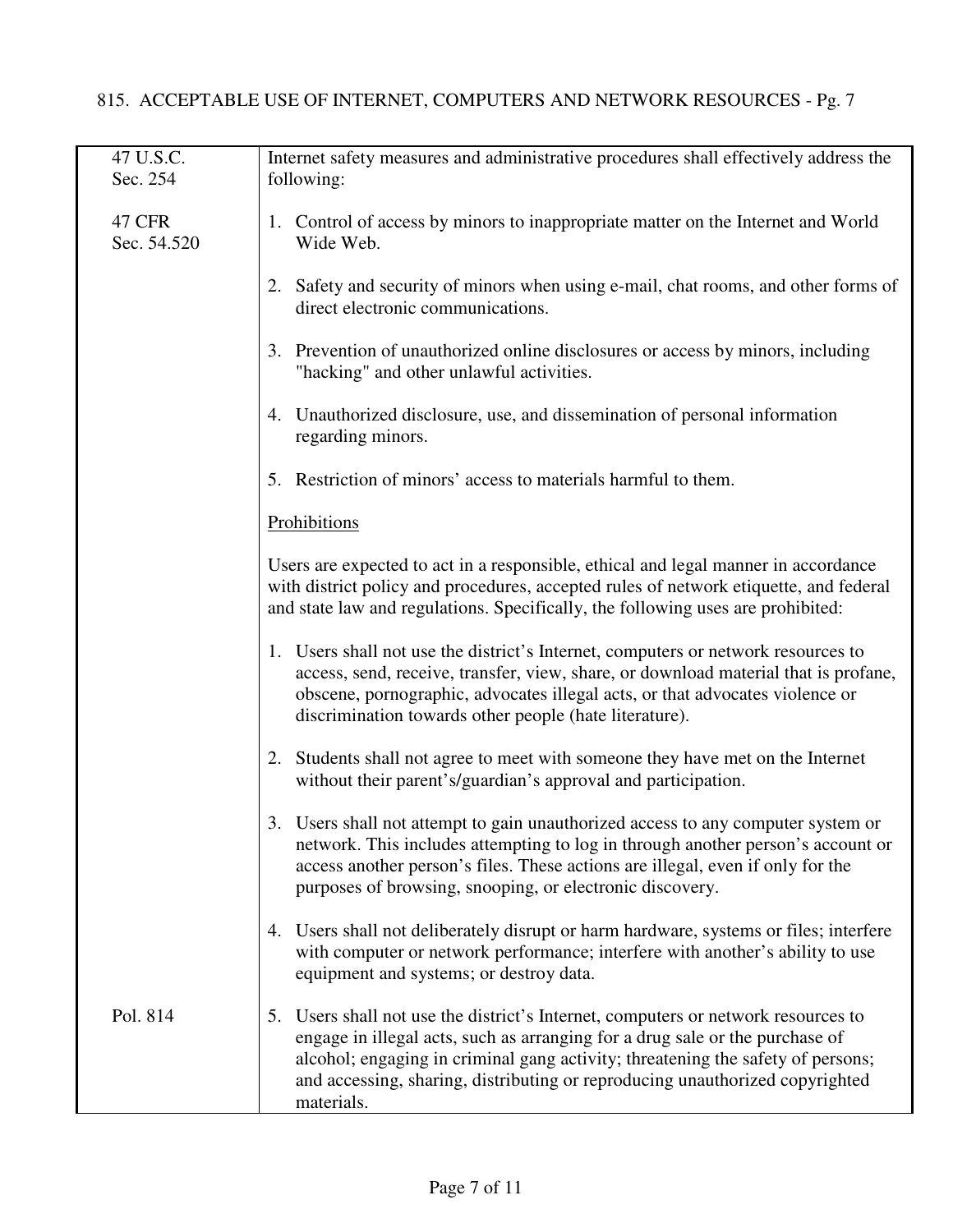| Pol. 814      | 6. Users shall not utilize peer-to-peer file sharing applications or execute programs<br>to facilitate the downloading or exchange of copyrighted or unauthorized<br>materials.                                         |
|---------------|-------------------------------------------------------------------------------------------------------------------------------------------------------------------------------------------------------------------------|
|               | 7. Users shall not use the district's Internet, computers or network resources to<br>solicit information with the intent of using such information to cause personal<br>harm or bodily injury to another or others.     |
|               | 8. Users shall not post or distribute information that could endanger an individual,<br>cause personal damage or cause service disruption.                                                                              |
|               | 9. Users shall not knowingly or recklessly post false or defamatory information<br>about a person or organization.                                                                                                      |
|               | 10. Users shall not intentionally seek information on, obtain copies of, or modify<br>files, data or passwords belonging to other users.                                                                                |
|               | 11. Users shall not indirectly or directly make network connections that create<br>backdoors to the district, other organizations, community groups, etc., that allow<br>unauthorized access to the district's network. |
|               | 12. Users shall not use obscene, profane, lewd, vulgar, rude, inflammatory, hateful,<br>threatening or disrespectful language.                                                                                          |
|               | 13. Users shall not engage in personal attacks, including prejudicial or<br>discriminatory attacks.                                                                                                                     |
|               | 14. Users shall not harass another person.                                                                                                                                                                              |
| Pol. 248, 348 |                                                                                                                                                                                                                         |
|               | 15. Users shall not repost or distribute a message that was sent to them privately<br>without the permission of the person who sent the message.                                                                        |
|               | 16. Users shall not forward or post chain letters or engage in spamming. Spamming<br>is sending an annoying or unnecessary message to a large number of people.                                                         |
| Pol. 814      | 17. Users shall not install, use or reproduce unauthorized or unlicensed software on<br>district resources.                                                                                                             |
| Pol. 814      | 18. Users shall not plagiarize works that they find on the Internet or other resources.                                                                                                                                 |
|               | 19. Users shall not use district Internet, computers, or network resources for private                                                                                                                                  |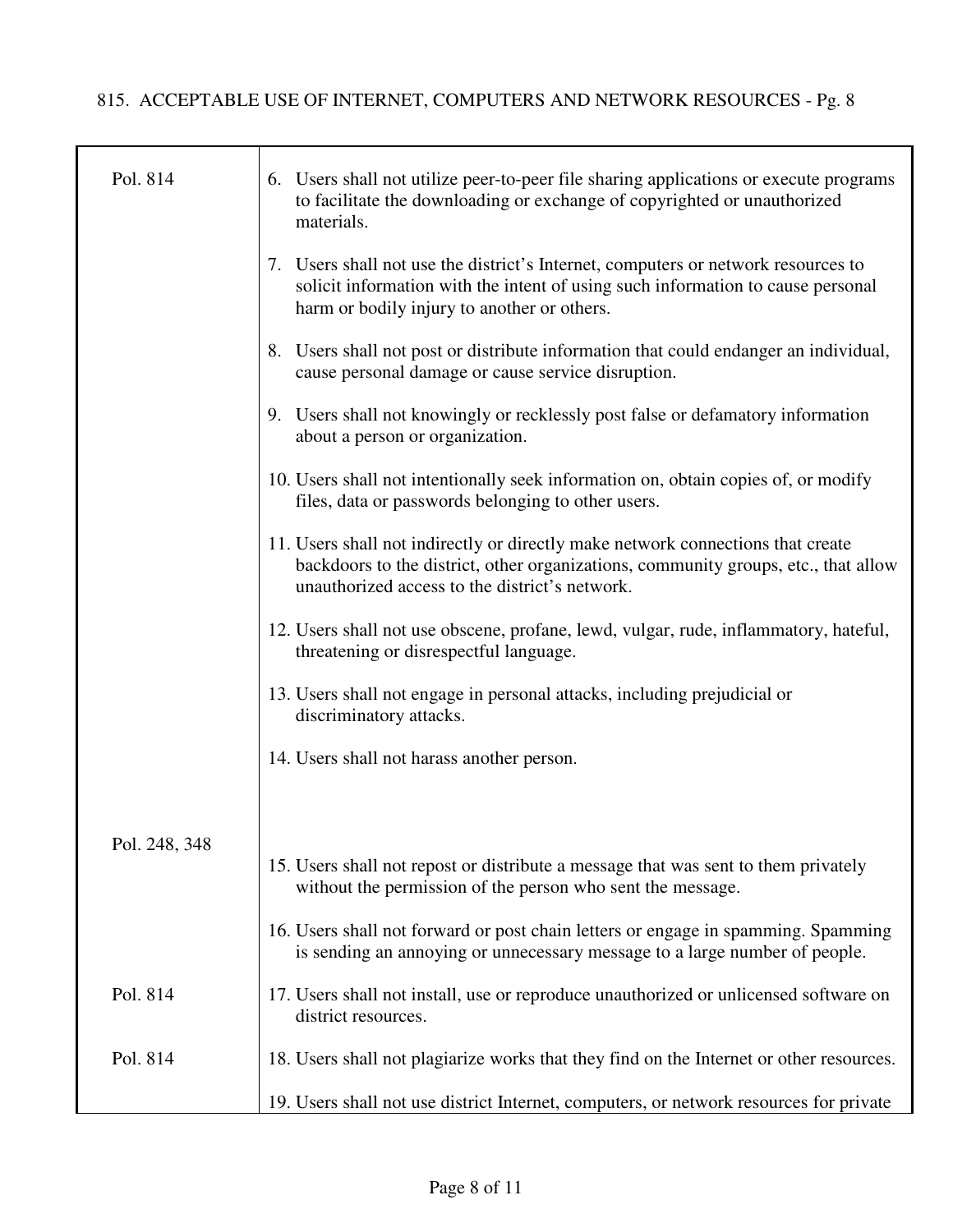|             | business activities, commercial or for-profit purposes, product advertisement, or<br>unreasonable personal use.                                                                                                                                                                                                                                                                                                                 |
|-------------|---------------------------------------------------------------------------------------------------------------------------------------------------------------------------------------------------------------------------------------------------------------------------------------------------------------------------------------------------------------------------------------------------------------------------------|
|             | 20. Users shall not use the district's Internet, computers, or network resources for<br>political lobbying or politically oriented advocacy.                                                                                                                                                                                                                                                                                    |
|             | 21. Students shall not download files unless approved by their teacher.                                                                                                                                                                                                                                                                                                                                                         |
| SC 1303.1-A | 22. Users shall not engage in bullying/cyberbullying.                                                                                                                                                                                                                                                                                                                                                                           |
| Pol. 249    | 23. Students shall not access material that is harmful to minors or is determined<br>inappropriate for minors in accordance with SRC policy.                                                                                                                                                                                                                                                                                    |
|             | 24. Users shall not transmit material likely to be offensive or objectionable to<br>recipients.                                                                                                                                                                                                                                                                                                                                 |
|             | 25. Users shall not engage in impersonation of another user, anonymity, and<br>pseudonyms.                                                                                                                                                                                                                                                                                                                                      |
|             | 26. Users shall not disable or bypass the Internet blocking/filtering software without<br>authorization. This includes, but is not limited to, the use of proxy avoidance<br>type software and hardware as well as filesharing software.                                                                                                                                                                                        |
|             | 27. Users shall not access, send, receive, transfer, view, share or download<br>confidential information without authorization.                                                                                                                                                                                                                                                                                                 |
|             | 28. Users are prohibited from directly registering or obtaining Internet domain<br>names, Internet address space, security certificates or other related Internet<br>services on behalf of or representing any school, administrative office or the<br>district as a whole.                                                                                                                                                     |
|             | 29. Users may not acquire, contract with, or utilize unauthorized technology-based<br>software, hardware, systems or external hosting services on behalf of or<br>representing any school, administrative office or the district as a whole.<br>Authorization for the use of technology-based software, hardware, systems or<br>external hosting services shall require explicit approval by the Superintendent or<br>designee. |
|             | <b>Security</b>                                                                                                                                                                                                                                                                                                                                                                                                                 |
| Pol. 344    | Use of employee ID numbers (EIDNs) and Social Security numbers (SSNs) shall be<br>in accordance with SRC policy and administrative procedures.                                                                                                                                                                                                                                                                                  |
|             |                                                                                                                                                                                                                                                                                                                                                                                                                                 |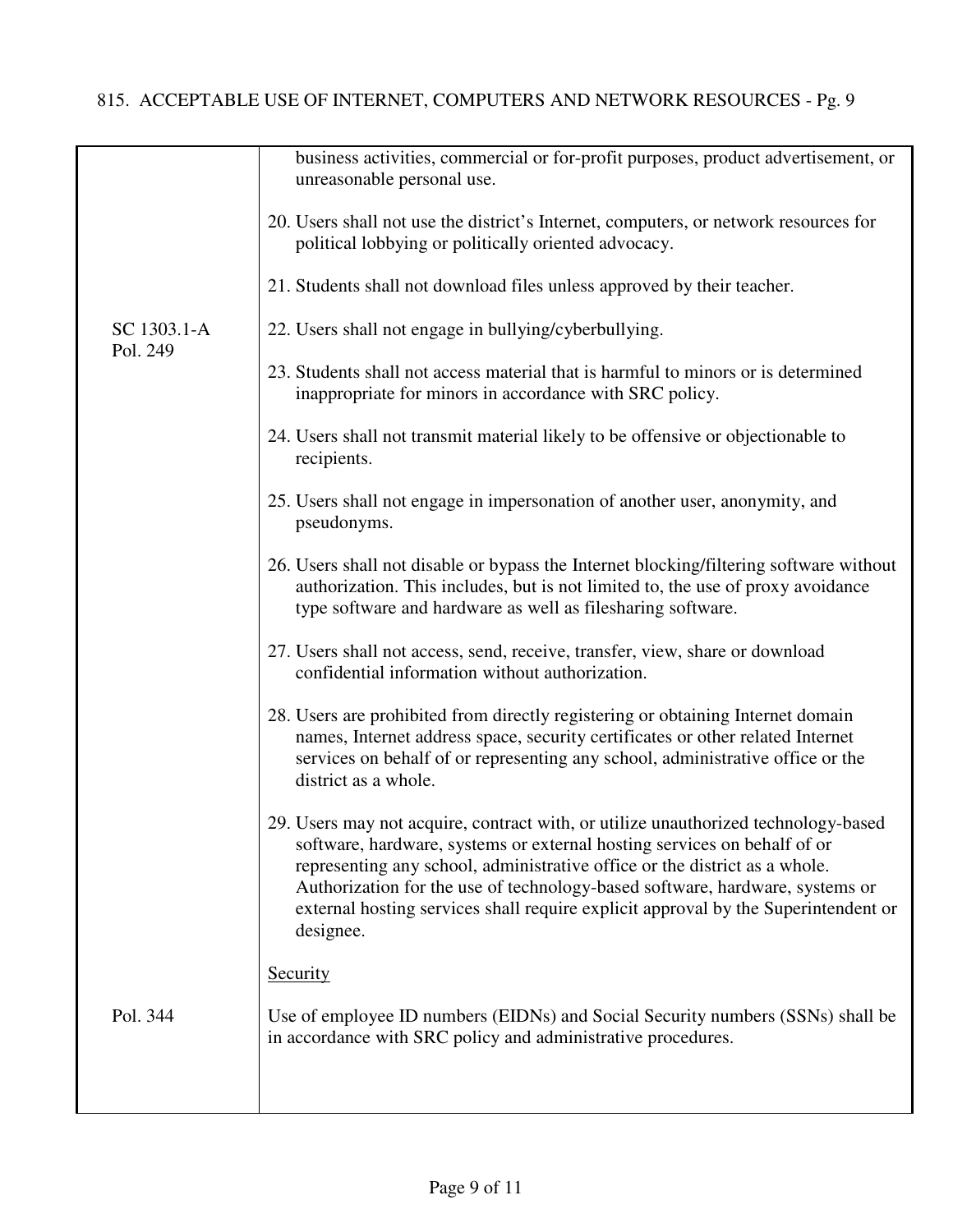|                                          | Users are responsible for the use of their individual access account(s) and should<br>take all reasonable precautions to prevent others from being able to use their<br>account(s), including coworkers, friends or family.                                                                                                                                                                                    |
|------------------------------------------|----------------------------------------------------------------------------------------------------------------------------------------------------------------------------------------------------------------------------------------------------------------------------------------------------------------------------------------------------------------------------------------------------------------|
|                                          | Every user ID, system account and application account must be authenticated with a<br>password. System security is protected through the use of passwords. Failure to<br>adequately protect or update passwords in accordance with established procedures<br>could result in unauthorized access to personal or district files. To protect the<br>integrity of the system, these guidelines shall be followed: |
|                                          | 1. Users shall not reveal their passwords to another individual.                                                                                                                                                                                                                                                                                                                                               |
|                                          | 2. Users are not to use a computer that has been logged in under another student's<br>or employee's name.                                                                                                                                                                                                                                                                                                      |
|                                          | 3. Every account shall be limited to one (1) active session at a time.                                                                                                                                                                                                                                                                                                                                         |
|                                          | Any user identified as a security risk or having a history of problems with other<br>4.<br>computer systems may be denied access to the network.                                                                                                                                                                                                                                                               |
|                                          | 5. Unauthorized attempts to log on to the district's network or any other network as<br>a system administrator is prohibited.                                                                                                                                                                                                                                                                                  |
|                                          | 6. Users should immediately notify a teacher or system administrator of any<br>possible security problem.                                                                                                                                                                                                                                                                                                      |
|                                          | Copyright                                                                                                                                                                                                                                                                                                                                                                                                      |
| 17 U.S.C.<br>Sec. 101 et seq<br>Pol. 814 | The illegal use of copyrighted materials is prohibited. Any data uploaded to or<br>downloaded from the network shall be subject to fair use guidelines and applicable<br>laws and regulations.                                                                                                                                                                                                                 |
|                                          | Consequences For Inappropriate Use                                                                                                                                                                                                                                                                                                                                                                             |
| 24 P.S.<br>Sec. 4604                     | Users shall be responsible for damages to the equipment, systems, and software<br>resulting from deliberate or willful acts.                                                                                                                                                                                                                                                                                   |
|                                          | Illegal use of the network; intentional deletion or damage to files or data belonging<br>to others; copyright violations; and theft of services shall be reported to the<br>appropriate legal authorities for possible prosecution.                                                                                                                                                                            |
|                                          | General rules for behavior and communications apply when using the Internet, in<br>addition to the stipulations of this policy.                                                                                                                                                                                                                                                                                |
|                                          |                                                                                                                                                                                                                                                                                                                                                                                                                |